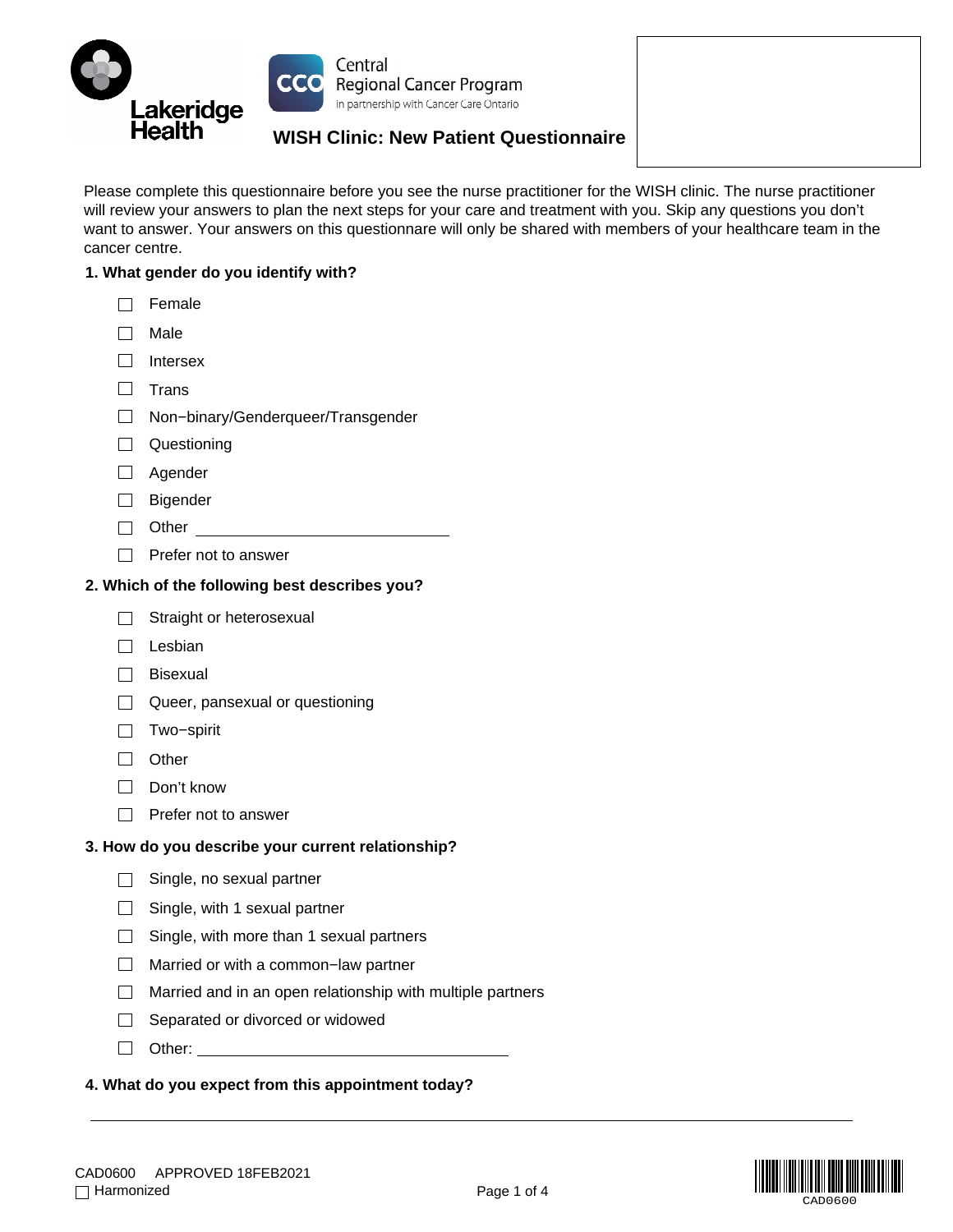# **5. What was your level of sexual activity before your cancer diagnosis?**

- $\mathcal{L}_{\mathcal{A}}$ Very high level of sexual activity
- $\overline{\phantom{a}}$ High level of sexual activity
- $\Box$ Moderate sexual activity
- $\Box$  Low sexual activity
- $\Box$  Very low sexual activity
- $\Box$ No sexual activity at all

## **6. What is your level of sexual activity now?**

- Very high level of sexual activity  $\Box$
- High level of sexual activity  $\Box$
- $\Box$ Moderate sexual activity
- $\Box$  Low sexual activity
- $\Box$  Very low sexual activity
- $\Box$  No sexual activity at all

# **7. Choose the rating that best desribes the importance to you (5 is very important and 0 is not important at all).**

|                                                                                                                                                                                     | 5 | Δ | 3 | 2 |  |
|-------------------------------------------------------------------------------------------------------------------------------------------------------------------------------------|---|---|---|---|--|
| Importance of emotional intimacy to you (Emotional<br>intimacy defined as being able to express romantic feelings,<br>thoughts, values to other people or your partner)             |   |   |   |   |  |
| Importance of physical intimacy to you (Physical intimacy is<br>defined as being able to use physical romantic touch,<br>hugging, holding, kissing to other people or your partner) |   |   |   |   |  |
| Importance of sexual intimacy to you (Sexual intimacy is<br>defined as sexual intercourse using an organ/instrument to<br>achieve pleasure)                                         |   |   |   |   |  |

# **8. Choose the rating that best describes your satisfaction (5 is very satisfied and 0 is very unsatisfied).**

|                                                                       | 5 | 4 | 3 | 2 |  |
|-----------------------------------------------------------------------|---|---|---|---|--|
| Satisfaction with emotional intimacy before your cancer<br>diagnosis. |   |   |   |   |  |
| Satisfaction with emotional intimacy now.                             |   |   |   |   |  |
| Satisfaction with physical intimacy before your cancer<br>diagnosis.  |   |   |   |   |  |

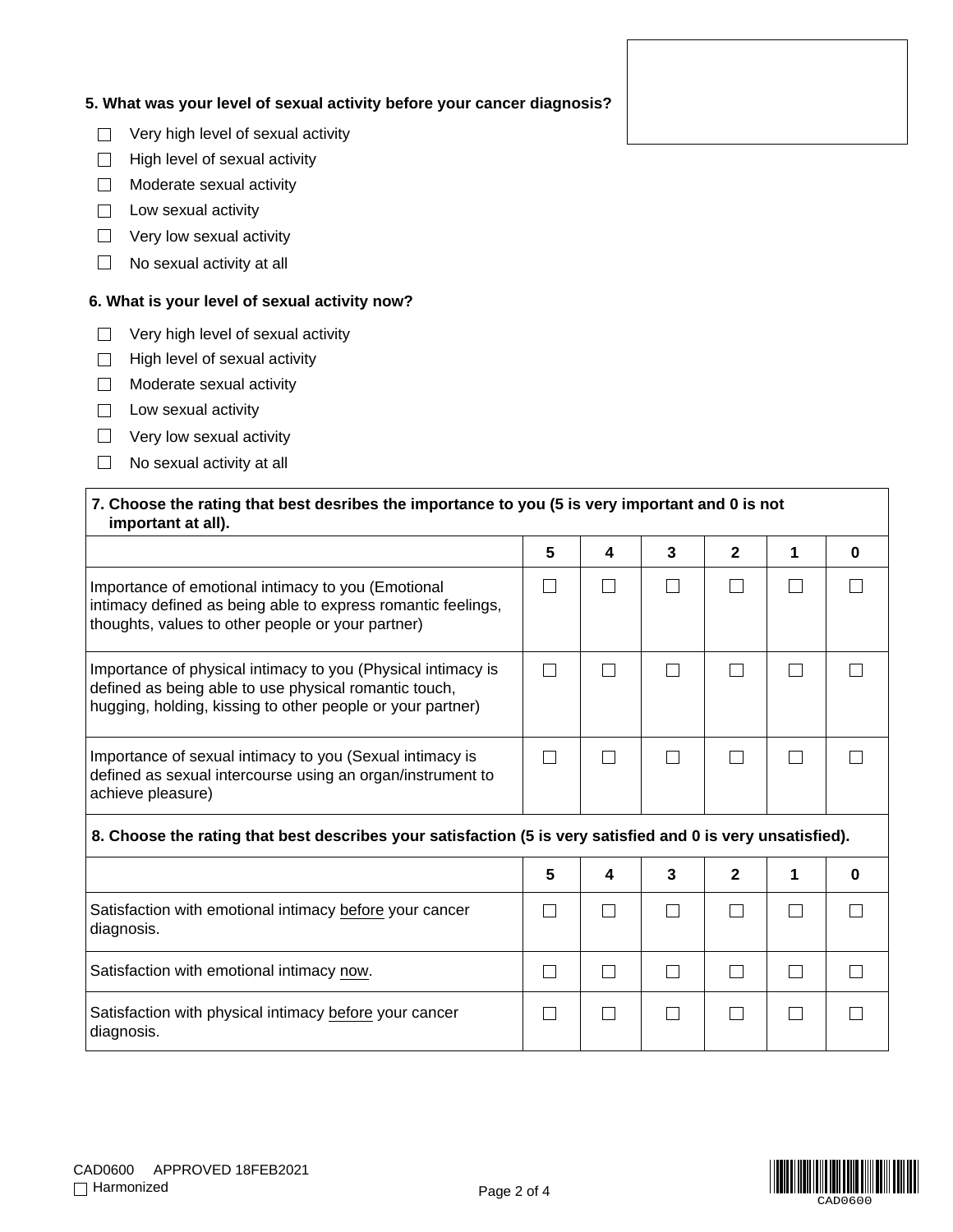|                                                                   | 5              | 4              | 3                                             | $\overline{2}$ | 1                      | 0                                    |  |  |
|-------------------------------------------------------------------|----------------|----------------|-----------------------------------------------|----------------|------------------------|--------------------------------------|--|--|
| Satisfaction with physical intimacy now.                          | L.             |                |                                               |                |                        |                                      |  |  |
| Satisfaction with sexual intimacy before your cancer diagnosis.   | I.             |                |                                               |                |                        |                                      |  |  |
| Satisfaction with sexual intimacy now.                            | e a            |                |                                               |                |                        |                                      |  |  |
| 9. Choose the time frame that best completes the sentences below. |                |                |                                               |                |                        |                                      |  |  |
|                                                                   |                |                |                                               |                |                        |                                      |  |  |
|                                                                   | In the<br>past | In the<br>past | In the<br>past 6<br>week $ $ month $ $ months |                | In the<br>past<br>year | <b>More</b><br>than a<br>year<br>ago |  |  |
| The last time I experienced emotional intimacy was                | $\mathbf{L}$   |                |                                               |                |                        |                                      |  |  |
| The last time I experienced physical intimacy was                 | e a            |                |                                               |                |                        |                                      |  |  |

## **10. What is currently affecting your sexual health and intimacy (choose all that apply)?**

- $\Box$  Feelings of anger, fear/worry, frustration, hopelessness, sadness, anxiety, depression, shame, embarrassment or guilt
- $\Box$  Concerns with changes in your appearance caused by cancer treatments (for example: hair loss, weight gain/loss, scars)
- $\Box$  Inability to communicate emotional/physical/sexual changes or desires to your partner
- $\Box$  Low sexual drive or changes in sexual interest
- $\Box$  Pressure on sexual performance
- $\Box$  Conflict or difficulty with sexual intimacy
- $\Box$  Hot flashes
- $\Box$  Vaginal dryness or inability to get lubricated during sexual intercourse
- $\Box$  Vaginal/pain/discomfort with sexual intercourse
- $\Box$  Vaginal bleeding with sexual intercourse
- $\Box$  Inability to get turned on or reach orgasm
- $\Box$  Bowel or urine problems (for example: diarrhea, constipation, dribbling/incontinence of urine, ostomy care)
- □ Other